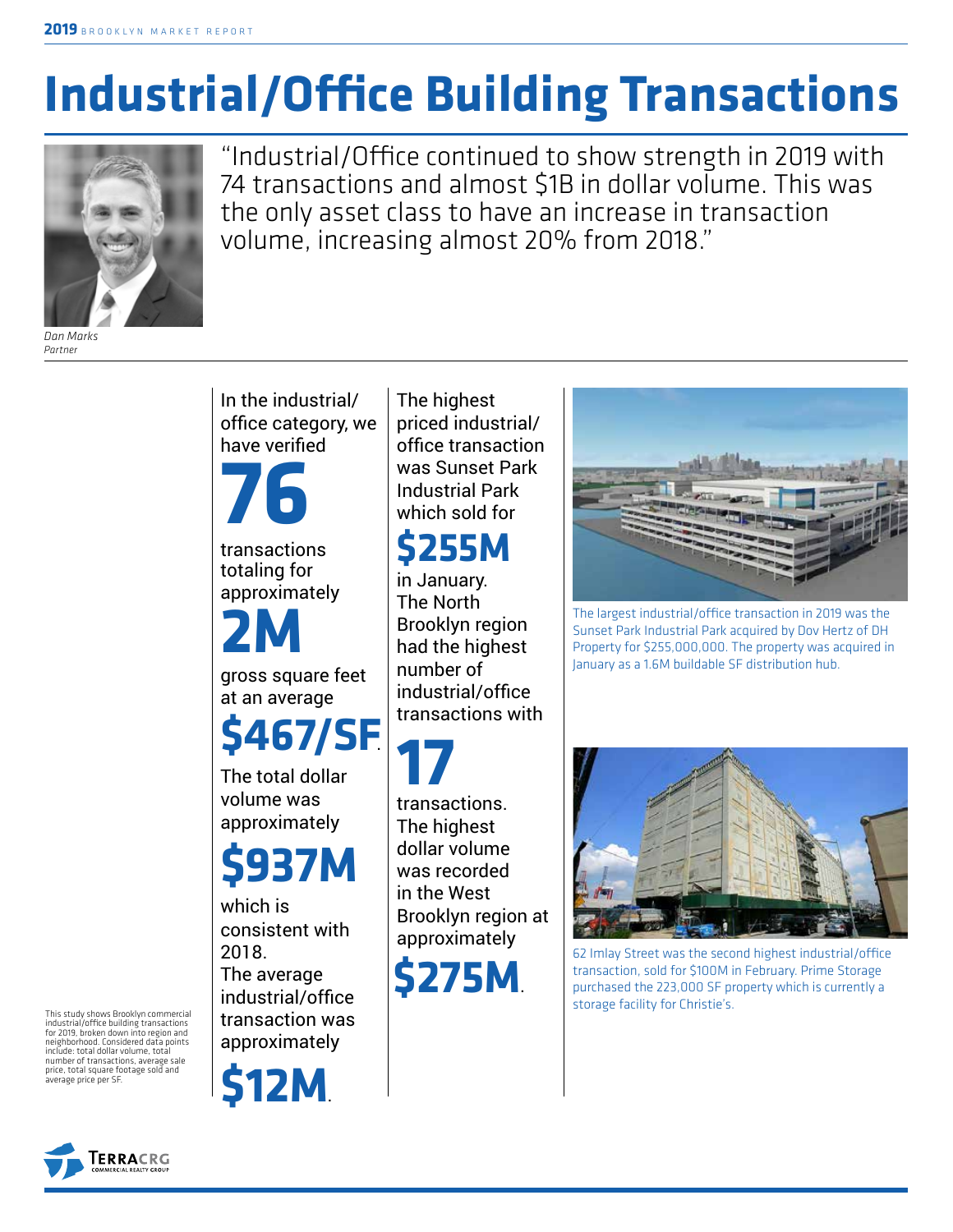#### **Industrial/Office**

| Region                           | Neighborhood       | <b>Dollar Volume</b> | <b>Total</b><br><b>Transactions</b> | Avg.<br><b>Transaction</b> | <b>Total SF</b> | Avg. PPSF* |
|----------------------------------|--------------------|----------------------|-------------------------------------|----------------------------|-----------------|------------|
| <b>Central Brooklyn</b>          | Borough Park       | \$38,229,125         | 7                                   | \$5,461,304                | 65,063          | \$588      |
|                                  | East Flatbush      | \$7,534,200          | 6                                   | \$1,255,700                | 24,036          | \$313      |
|                                  | Flatlands          | \$1,150,000          | $\mathbf{1}$                        | \$1,150,000                | 3,844           | \$299      |
|                                  | Kensington         | \$7,000,000          | $\mathbf{1}$                        | \$7,000,000                | 16,452          | \$425      |
|                                  | Midwood            | \$2,575,000          | $\mathbf{1}$                        | \$2,575,000                | 3,675           | \$701      |
|                                  | <b>Total</b>       | \$56,488,325         | 16                                  | \$3,530,520                | 113,070         | \$500      |
| <b>East Brooklyn</b>             | Brownsville        | \$32,302,000         | 3                                   | \$10,767,333               | 114,354         | \$282      |
|                                  | Canarsie           | \$3,025,000          | 1                                   | \$3,025,000                | 13,300          | \$227      |
|                                  | East New York      | \$27,450,000         | 6                                   | \$4,575,000                | 124,104         | \$221      |
|                                  | <b>Total</b>       | \$62,777,000         | 10                                  | \$6,277,700                | 251,758         | \$249      |
| <b>Greater Downtown Brooklyn</b> | Clinton Hill       | \$4,887,500          | 1                                   | \$4,887,500                | 8,080           | \$605      |
|                                  | Gowanus            | \$8,425,000          | 3                                   | \$2,808,333                | 11,780          | \$715      |
|                                  | Prospect Heights   | \$5,200,000          | 1                                   | \$5,200,000                | 10,000          | \$520      |
|                                  | Red Hook           | \$102,750,000        | $\overline{2}$                      | \$51,375,000               | 227,300         | \$452      |
|                                  | <b>Total</b>       | \$121,262,500        | $\overline{7}$                      | \$17,323,214               | 257,160         | \$472      |
| <b>North Brooklyn</b>            | East Williamsburg  | \$178,941,500        | 8                                   | \$22,367,688               | 352,023         | \$508      |
|                                  | Greenpoint         | \$18,670,000         | $\overline{7}$                      | \$2,667,143                | 47,688          | \$392      |
|                                  | Williamsburg       | \$24,200,000         | $\overline{2}$                      | \$12,100,000               | 40,893          | \$592      |
|                                  | <b>Total</b>       | \$221,811,500        | 17                                  | \$13,047,735               | 440,604         | \$503      |
| North-Central Brooklyn           | Bedford-Stuyvesant | \$51,017,625         | $\overline{7}$                      | \$7,288,232                | 140,631         | \$363      |
|                                  | <b>Bushwick</b>    | \$23,750,000         | $\overline{2}$                      | \$11,875,000               | 46,720          | \$508      |
|                                  | Crown Heights      | \$80,450,000         | $\overline{3}$                      | \$26,816,667               | 238,750         | \$337      |
|                                  | <b>Total</b>       | \$155,217,625        | 12                                  | \$12,934,802               | 426,101         | \$364      |
| <b>South Brooklyn</b>            | Coney Island       | \$3,316,875          | $\overline{2}$                      | \$1,658,438                | 17,122          | \$194      |
|                                  | Gravesend          | \$18,500,000         | 1                                   | \$18,500,000               | 53,351          | \$347      |
|                                  | Sheepshead Bay     | \$23,300,000         | 3                                   | \$7,766,667                | 35,656          | \$653      |
|                                  | <b>Total</b>       | \$45,116,875         | 6                                   | \$7,519,479                | 106,129         | \$425      |
| <b>West Brooklyn</b>             | Bensonhurst        | \$1,250,000          | 1                                   | \$1,250,000                | 2,640           | \$473      |
|                                  | Sunset Park        | \$273,360,000        | $\overline{7}$                      | \$39,051,429               | 410,441         | \$666      |
|                                  | <b>Total</b>       | \$274,610,000        | 8                                   | \$34,326,250               | 413,081         | \$665      |
| <b>Brooklyn Wide</b>             |                    | \$937,283,825        | 76                                  | \$12,332,682               | 2,007,903       | \$467      |

**\*** *Price per Square Foot*